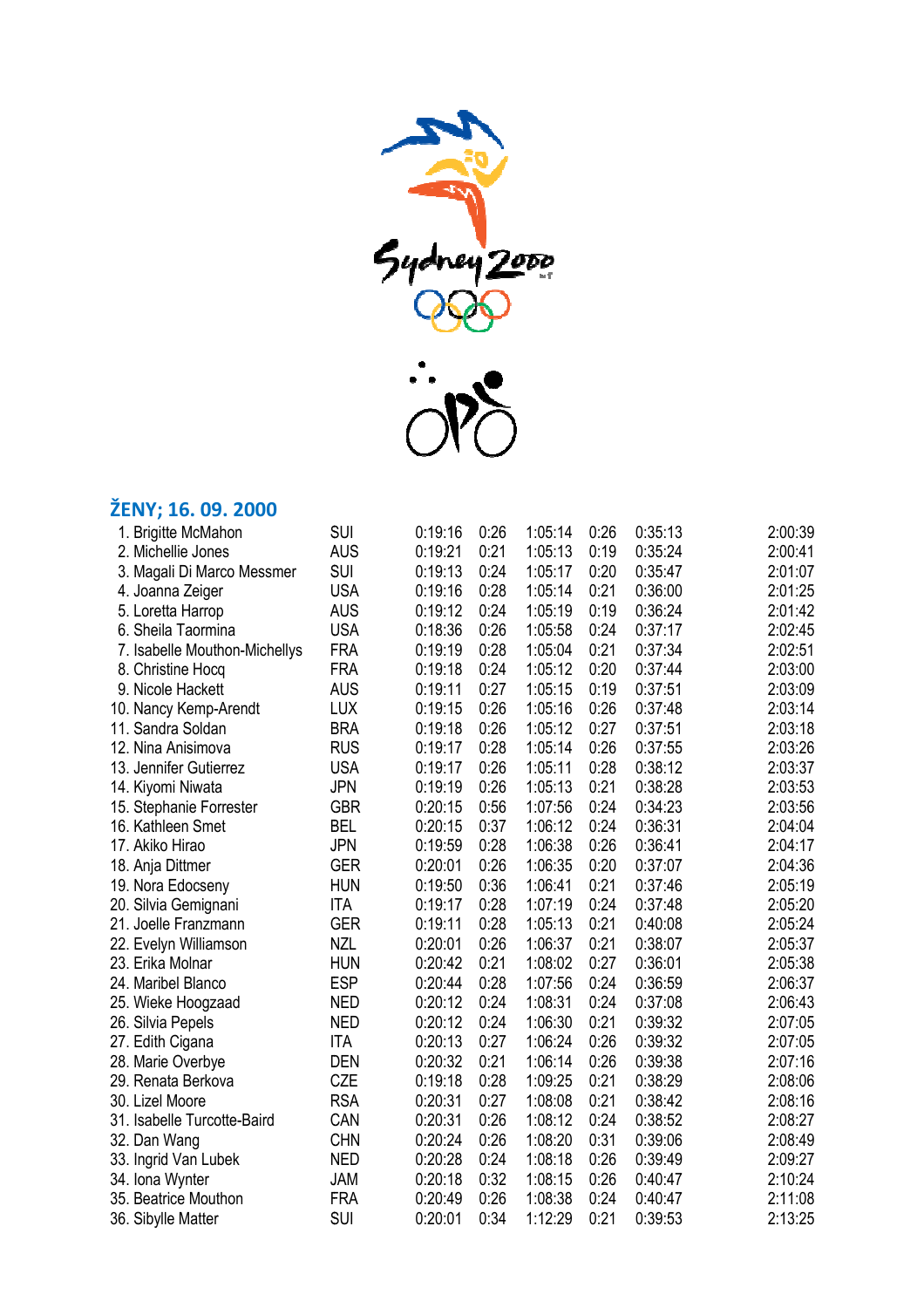| 37. Maria Carmenza Morales    | COL        | 0:22:14 | 0:28 | 1:12:07                      | 0:26 | 0:38:25 | 2:13:42                      |
|-------------------------------|------------|---------|------|------------------------------|------|---------|------------------------------|
| 38. Sharon Donnelly           | CAN        | 0:20:00 | 0:31 | 1:14:17                      | 0:21 | 0:39:21 | 2:14:34                      |
| 39. Aniko Gog                 | <b>HUN</b> | 0:20:47 | 0:26 | 1:11:16                      | 0:24 | 0:41:52 | 2:14:49                      |
| 40. Meng Shi                  | <b>CHN</b> | 0:19:19 | 1:04 | 1:12:15                      | 0:26 | 0:43:31 | 2:16:39                      |
| Miee Suys                     | <b>BEL</b> | 0:20:17 | 0:28 | $\qquad \qquad \blacksquare$ |      |         |                              |
| Carol Montgomery              | CAN        | 0:20:03 | 0:30 | $\blacksquare$               |      |         |                              |
| Marianna Ohata                | <b>BRA</b> | 0:20:10 | 0:24 | $\blacksquare$               |      |         |                              |
| Carla Moreno                  | <b>BRA</b> | 0:20:09 | 0:27 | $\blacksquare$               |      |         |                              |
| Karina Madrigal Fernandez     | <b>CRC</b> | 0:23:09 | 0:44 | $\blacksquare$               | ÷,   |         |                              |
| Horuna Hosoya                 | <b>JPN</b> | 0:20:16 | 0:26 | ä,                           | ä,   |         | $\qquad \qquad \blacksquare$ |
| Sian Brice                    | <b>GBR</b> | 0:20:00 | 0:26 |                              |      |         | $\qquad \qquad \blacksquare$ |
| Michelle Dillon               | <b>GBR</b> | 0:20:31 | 0:29 |                              |      |         |                              |
| MUŽI; 17. 09. 2000            |            |         |      |                              |      |         |                              |
| 1. Simon Whitfield            | CAN        | 0:17:56 | 0:21 | 0:58:54                      | 0:17 | 0:30:52 | 1:48:24                      |
| 2. Stefan Vuckovic            | <b>GER</b> | 0:18:13 | 0:21 | 0:58:32                      | 0:17 | 0:31:08 | 1:48:37                      |
| 3. Jan Rehula                 | CZE        | 0:17:45 | 0:26 | 0:58:54                      | 0:19 | 0:31:20 | 1:48:45                      |
| 4. Dmitriy Gaag               | KAZ        | 0:17:48 | 0:22 | 0:58:48                      | 0:17 | 0:31:42 | 1:49:03                      |
| 5. Ivan Rana                  | <b>ESP</b> | 0:17:48 | 0:22 | 0:58:51                      | 0:17 | 0:31:47 | 1:49:09                      |
| 6. Miles Stewart              | <b>AUS</b> | 0:17:55 | 0:24 | 0:58:41                      | 0:17 | 0:31:54 | 1:49:13                      |
| 7. Olivier Marceau            | <b>SUI</b> | 0:17:51 | 0:19 | 0:57:51                      | 0:19 | 0:32:52 | 1:49:18                      |
| 8. Reto Hug                   | SUI        | 0:17:55 | 0:21 | 0:58:54                      | 0:17 | 0:31:51 | 1:49:21                      |
| 9. Simon Lessing              | <b>GBR</b> | 0:17:18 | 0:24 | 0:59:21                      | 0:17 | 0:31:58 | 1:49:23                      |
| 10. Tim Don                   | <b>GBR</b> | 0:17:37 | 0:21 | 0:59:12                      | 0:17 | 0:31:57 | 1:49:28                      |
| 11. Andriy Glushchenko        | <b>UKR</b> | 0:17:40 | 0:29 | 0:59:07                      | 0:22 | 0:31:49 | 1:49:30                      |
| 12. Andreas Raelert           | <b>GER</b> | 0:17:49 | 0:22 | 0:58:53                      | 0:16 | 0:32:08 | 1:49:31                      |
| 13. Martin Krnavek            | CZE        | 0:17:49 | 0:21 | 0:58:59                      | 0:21 | 0:32:05 | 1:49:37                      |
| 14. Leandro Macedo            | <b>BRA</b> | 0:18:24 | 0:21 | 0:58:18                      | 0:19 | 0:32:24 | 1:49:49                      |
| 15. Volodymyr Polikarpenko    | <b>UKR</b> | 0:17:35 | 0:22 | 0:59:15                      | 0:21 | 0:32:13 | 1:49:50                      |
| 16. Craig Watson              | <b>NZL</b> | 0:17:41 | 0:22 | 0:58:57                      | 0:19 | 0:32:37 | 1:50:01                      |
| 17. Hunter Kemper             | <b>USA</b> | 0:17:48 | 0:22 | 0:58:57                      | 0:17 | 0:32:37 | 1:50:04                      |
| 18. Markus Keller             | <b>SUI</b> | 0:18:15 | 0:21 | 0:58:29                      | 0:21 | 0:32:45 | 1:50:15                      |
| 19. Carl Blasco               | <b>FRA</b> | 0:17:37 | 0:27 | 0:58:57                      | 0:19 | 0:32:52 | 1:50:17                      |
| 20. Conrad Stoltz             | <b>RSA</b> | 0:18:25 | 0:22 | 0:57:17                      | 0:21 | 0:33:58 | 1:50:24                      |
| 21. Takumi Obara              | JPN        | 0:17:46 | 0:24 | 0:59:01                      | 0:17 | 0:32:58 | 1:50:28                      |
| 22. Juraci Moreira            | <b>BRA</b> | 0:18:26 | 0:22 | 0:58:25                      | 0:19 | 0:33:08 | 1:50:43                      |
| 23. Eneko Llanos              | <b>ESP</b> | 0:18:18 | 0:24 | 0:58:22                      | 0:19 | 0:33:19 | 1:50:47                      |
| 24. Jean-Christophe Guinchard | <b>SUI</b> | 0:18:25 | 0:21 | 0:58:18                      | 0:17 | 0:33:27 | 1:50:50                      |
| 25. Ryan Bolton               | <b>USA</b> | 0:18:00 | 0:29 | 0:58:45                      | 0:19 | 0:33:14 | 1:50:52                      |
| 26. Hamish Carter             | <b>NZL</b> | 0:17:23 | 0:24 | 0:59:15                      | 0:19 | 0:33:31 | 1:50:56                      |
| 27. Craig Walton              | <b>AUS</b> | 0:17:17 | 0:26 | 0:59:16                      | 0:19 | 0:33:35 | 1:50:56                      |
| 28. Oscar Galindez            | ARG        | 0:18:27 | 0:22 | 0:58:58                      | 0:21 | 0:32:48 | 1:50:58                      |
| 29. Johannes Enzenhofer       | AUT        | 0:17:59 | 0:22 | 0:58:45                      | 0:24 | 0:33:28 | 1:51:01                      |
| 30. Csaba Kuttor              | <b>HUN</b> | 0:17:37 | 0:26 | 0:59:10                      | 0:24 | 0:33:23 | 1:51:05                      |
| 31. Stephane Bignet           | <b>FRA</b> | 0:17:34 | 0:26 | 0:59:12                      | 0:22 | 0:33:33 | 1:51:11                      |
| 32. Alessandro Bottoni        | <b>ITA</b> | 0:18:22 | 0:26 | 0:58:24                      | 0:19 | 0:33:45 | 1:51:18                      |
| 33. Vasilis Krommidas         | <b>GRE</b> | 0:18:00 | 0:24 | 0:58:51                      | 0:24 | 0:33:46 | 1:51:27                      |
| 34. Peter Robertson           | <b>AUS</b> | 0:18:26 | 0:19 | 0:58:22                      | 0:17 | 0:34:10 | 1:51:38                      |
| 35. Joachim Willen            | <b>SWE</b> | 0:17:27 | 0:21 | 0:59:24                      | 0:17 | 0:34:08 | 1:51:39                      |
| 36. Hideo Fukui               | JPN        | 0:17:27 | 0:29 | 0:59:11                      | 0:19 | 0:34:35 | 1:52:03                      |
| 37. Gilberto Gonzalez         | <b>VEN</b> | 0:18:24 | 0:29 | 0:58:20                      | 0:19 | 0:34:38 | 1:52:13                      |
| 38. Ben Bright                | <b>NZL</b> | 0:17:50 | 0:22 | 0:58:48                      | 0:21 | 0:34:50 | 1:52:16                      |
| 39. Armando Barcellos         | <b>BRA</b> | 0:18:23 | 0:22 | 0:58:30                      | 0:21 | 0:36:03 | 1:53:41                      |
| 40. Nick Radkewich            | <b>USA</b> | 0:18:21 | 0:22 | 0:58:29                      | 0:24 | 0:36:05 | 1:53:43                      |
| 41. Matias Brain              | <b>CHI</b> | 0:18:27 | 0:27 | 0:58:20                      | 0:24 | 0:36:01 | 1:53:43                      |
| 42. Erik Van der Linden       | <b>NED</b> | 0:17:57 | 0:24 | 0:58:47                      | 0:22 | 0:36:58 | 1:54:31                      |
| 43. Rob Barel                 | <b>NED</b> | 0:18:14 | 0:17 | 1:03:16                      | 0:14 | 0:33:30 | 1:55:36                      |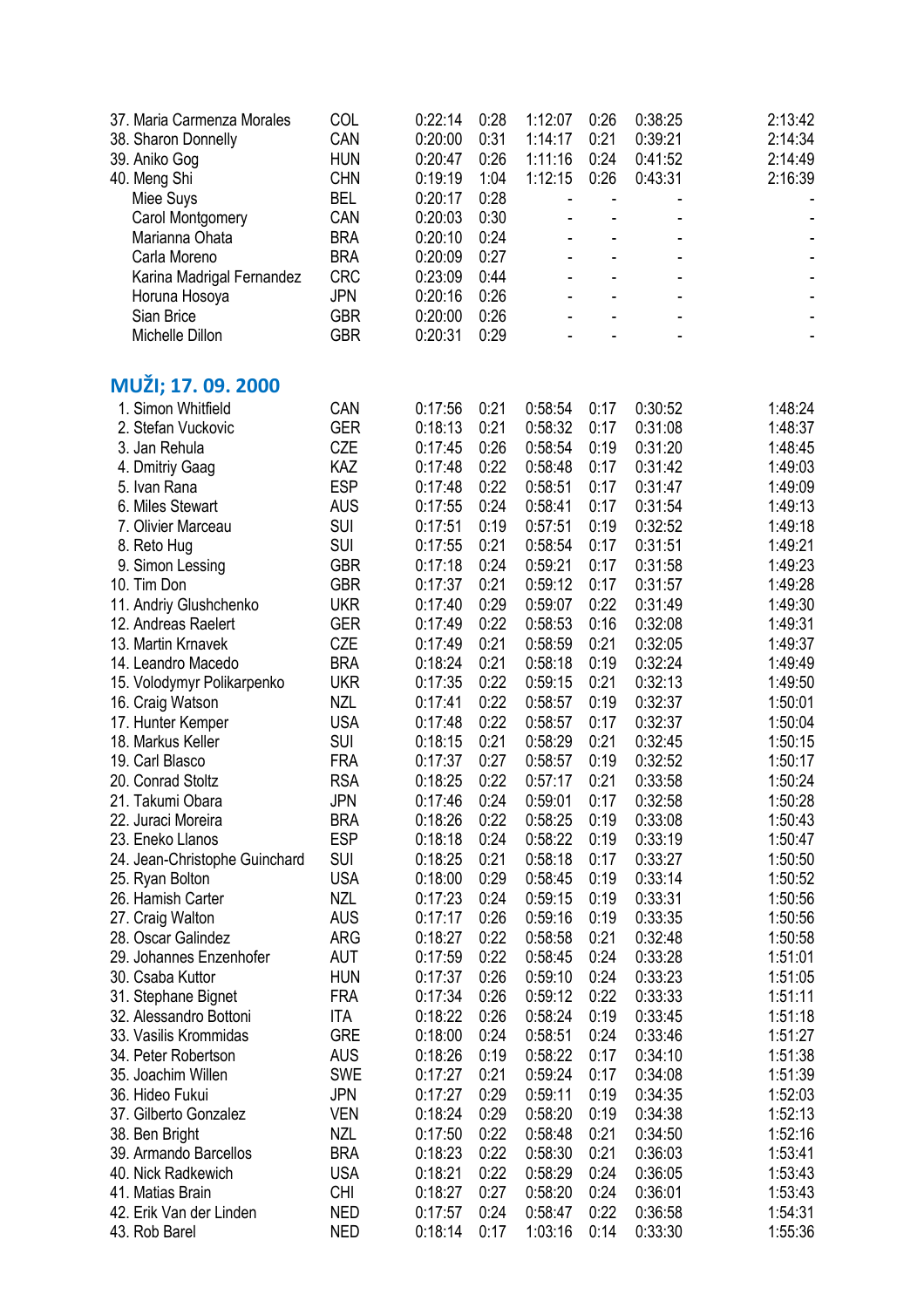| 44. Jan Hansen         | <b>DEN</b> | 0:19:02 | 0:21 | 1:02:28 | 0:19 | 0:33:29 | 1:55:41 |
|------------------------|------------|---------|------|---------|------|---------|---------|
| 45. Roland Melis       | <b>AHO</b> | 0:18:49 | 0:31 | 1:02:31 | 0:16 | 0:34:01 | 1:56:10 |
| 46. Hiroyuki Nishiuchi | <b>JPN</b> | 0:17:50 | 0:24 | 1:03:39 | 0:17 | 0:34:46 | 1:56:59 |
| 47. Mikhail Kuznestov  | KAZ        | 0:18:27 | 0:26 | 1:04:17 | 0:21 | 0:35:38 | 1:59:13 |
| 48. Dennis Looze       | <b>NED</b> | 0:17:46 | 0:21 | 0:58:59 | 0:19 | 0.42.54 | 2:00:22 |
| AndrewJohns            | <b>GBR</b> | 0:17:53 | 0:22 |         |      |         |         |
| Jose Maria Merchan     | <b>ESP</b> | 0:18:26 | 0:29 | ٠       |      |         |         |
| Filip Ospalý           | <b>CZE</b> | 0:17:41 | 0:26 | ۰       |      |         |         |
| Mark Marabibi          | ZIM        | 0:20:13 | 0:28 | ٠       |      |         |         |





Foto: Anton Ihring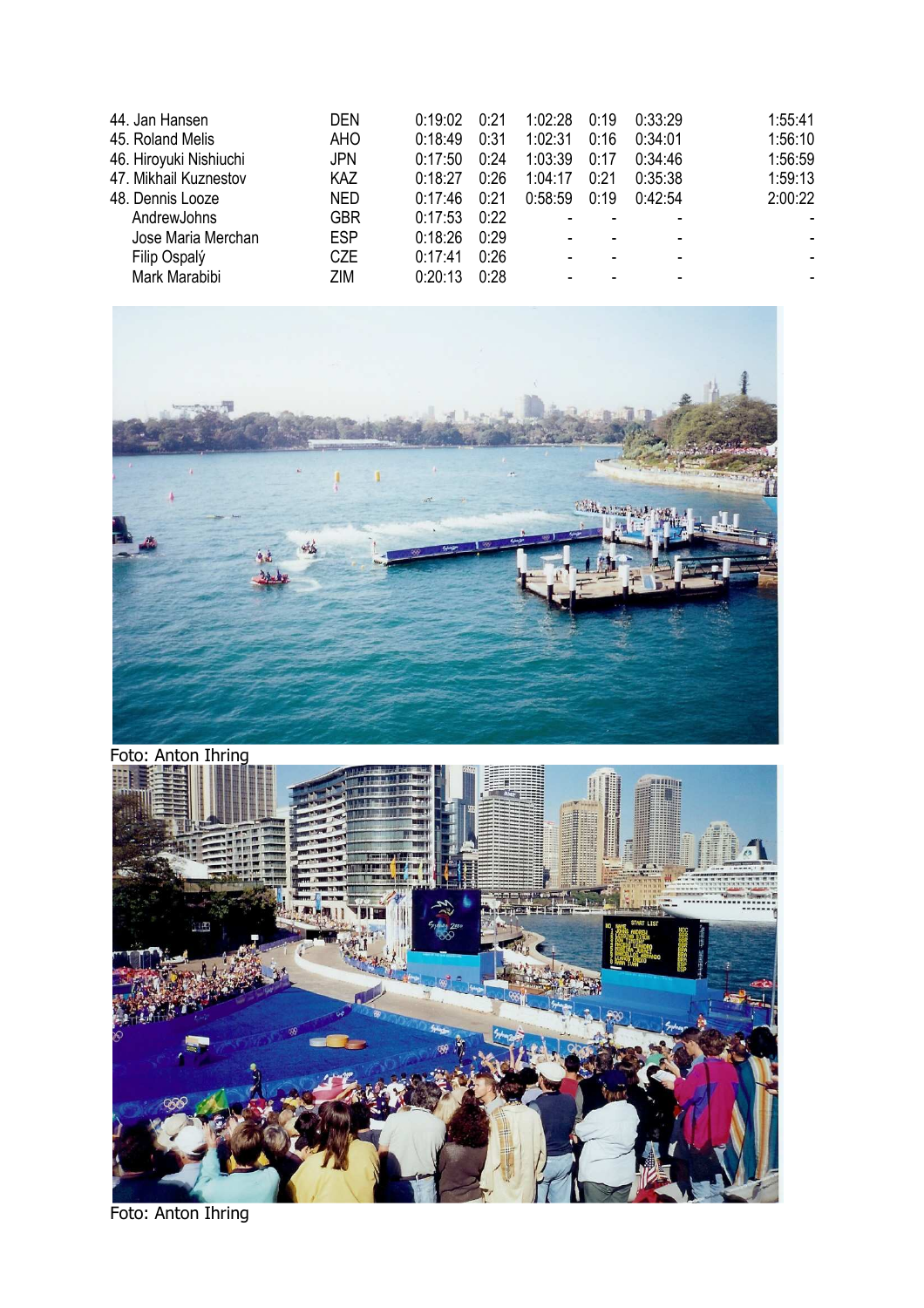

Foto: Anton Ihring



Foto: ITU